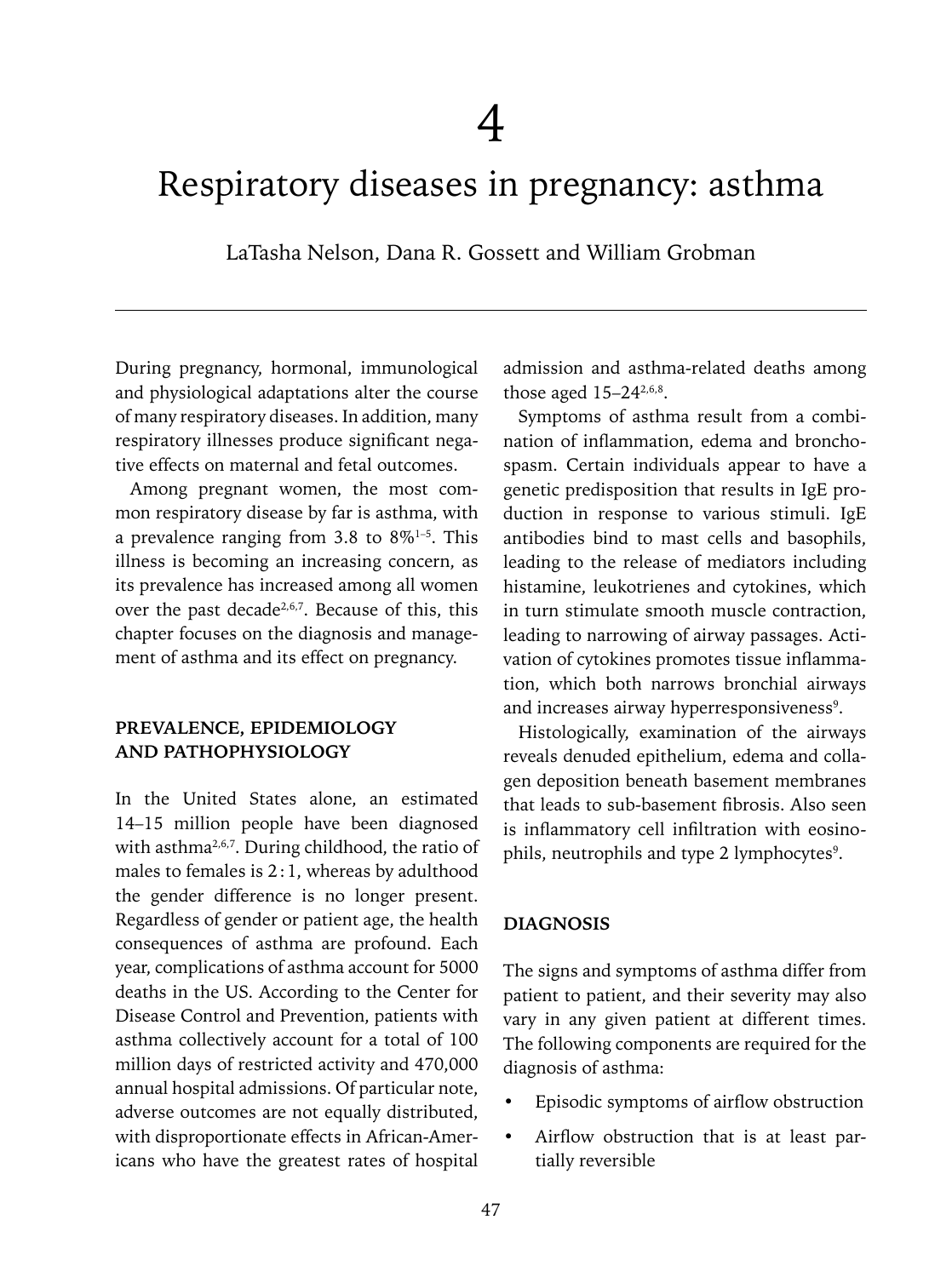#### PRECONCEPTIONAL MEDICINE

• Absence of alternative diagnoses to explain symptoms.

Asthma symptoms may remit spontaneously or may require medical therapy. Common symptoms include coughing, wheezing, shortness of breath and chest tightness. In general, symptoms are worse at night and during early morning and improve during the day.

To make a diagnosis of asthma, a detailed history and physical examination should be performed to identify the following signs and symptoms:

- Hyperexpansion of the thorax
- Expiratory wheezing
- Severe rhinitis
- Nasal polyps
- Atopic dermatitis or eczema.

In addition, patients with newly diagnosed asthma should undergo spirometric evaluations or pulmonary function tests (PFTs) before and after inhaling β2 agonists in order to demonstrate reversible airway obstruction. Hand-held peak flow assessments should be used to monitor asthma symptoms, but should not be used to make the initial diagnosis<sup>9,10</sup>.

Asthma is categorized according to the frequency and severity of symptoms and the results of PFTs<sup>6,7,11</sup>. Assignment of a diagnostic category is important because it helps predict prognosis, both prior to and during pregnancy, and guides initial selection of pharmacotherapy<sup>8,9,12-16</sup>.

*Mild intermittent asthma* is characterized by fewer than two daytime exacerbations per week, and two or fewer night-time exacerbations per month. Exacerbations tend to be brief, lasting from a few hours to a few days. On formal PFTs, the forced expiratory volume in 1 second (FEV1) should be greater than or equal to 80% of expected value. There should be less than 20% variability of peak expiratory flow rate.

*Mild persistent asthma* is characterized by two or more daytime exacerbations per week, but less than one exacerbation per day, and two or more night-time exacerbations per month, but less than one exacerbation per week. Exacerbations may affect a person's level of activity. On PFTs, the FEV1 is still greater than or equal to 80% of expected value, but there is 20–30% variability of peak expiratory flow rate.

*Moderate persistent asthma* is characterized by daily daytime symptoms and at least one night-time exacerbation per week. These exacerbations are generally longer in duration, often lasting days, and may affect a person's level of activity. PFTs reveal an FEV1 60–80% of expected value, and greater than 30% variability of peak expiratory flow rate.

*Severe persistent asthma* is characterized by continuous daytime symptoms and frequent night-time exacerbations. These patients often have a chronically limited level of activity due to frequent exacerbations. PFTs reveal an FEV1 less than 60% of expected value and greater than 30% variability of peak expiratory flow rate.

The patient's 'triggers' for exacerbation(s) should be identified as part of the diagnostic work-up. These can include environmental allergens, upper respiratory infections, occupational exposures, medications (notably aspirin and other non-steroidal anti-inflammatory drugs (NSAIDs)), exercise and emotional stress. The avoidance and control of triggers is discussed in the 'Management of asthma during pregnancy' section of this chapter.

## **EFFECTS OF PREGNANCY ON ASTHMA**

#### **Epidemiology**

Although it is commonly stated that asthma improves during pregnancy in one-third of women, worsens in one-third of women, and remains unchanged in one-third of women, several studies have demonstrated that the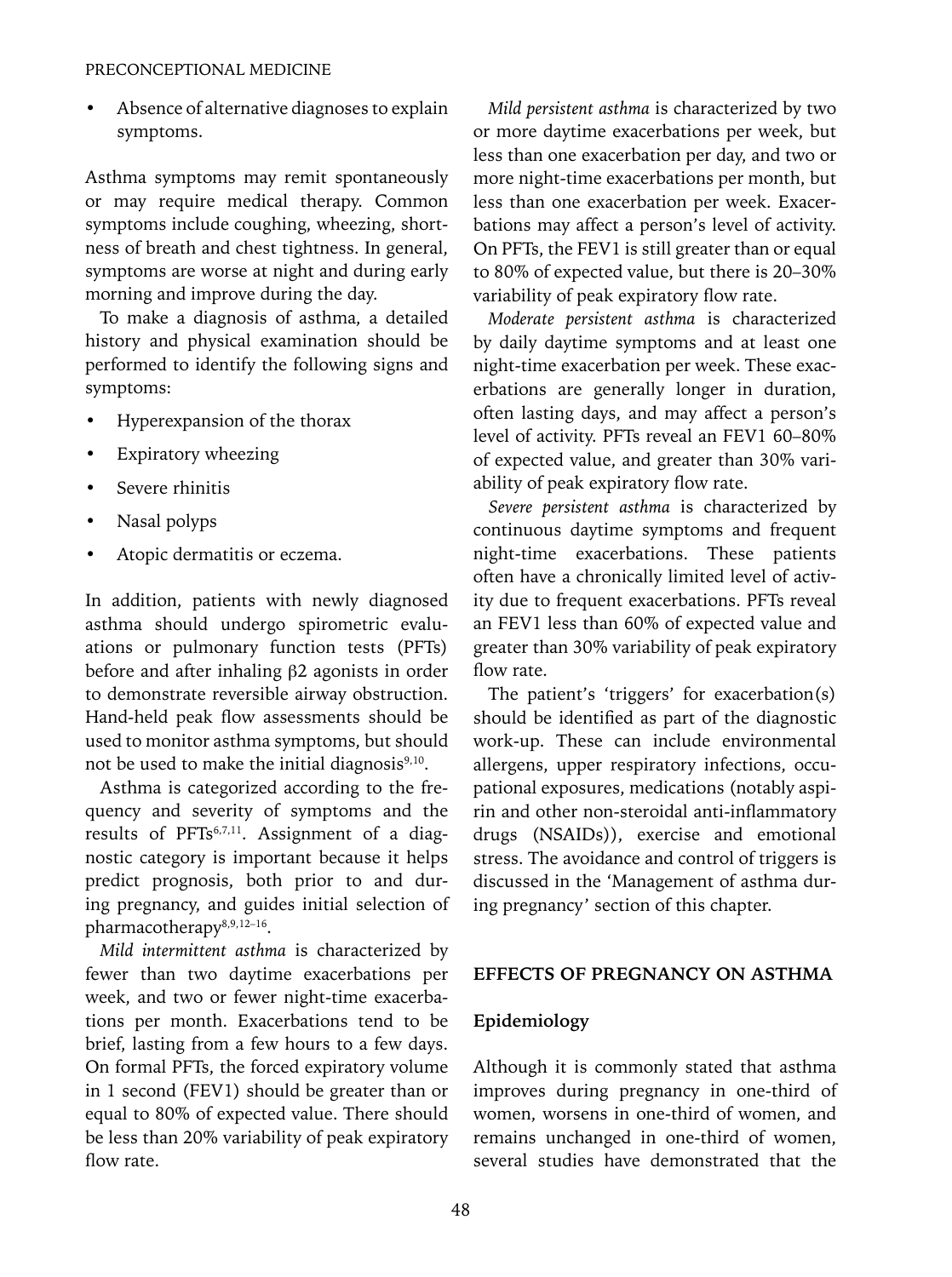severity of asthma preconceptionally and during early pregnancy is predictive of the clinical course during the remainder of the pregnancy3,17. Women with mild asthma are less likely to require hospitalization, unscheduled office visits, oral steroids or experience exacerbations compared with women with moderate or severe asthma. Accordingly, among women with mild pre-pregnancy asthma, only 8–13% experience deterioration, and only 2% require hospitalization. In contrast, approximately 26% of women with moderate prepregnancy asthma deteriorate, and 7% require hospitalization. Among women with severe asthma prior to onset of pregnancy, 52–65% will develop a worsening of asthma symptoms, with 27% requiring hospitalization<sup>3,8,16,18-20</sup>.

Other factors also predict which women are at greater risk of worsening of their asthma during pregnancy. Asthma symptoms tend to correlate with rhinitis symptoms, and women with more significant symptoms during pregnancy experience more asthma exacerbations as well<sup>19</sup>. Pregnant African-American women with asthma tend to have higher asthmarelated morbidity than pregnant Caucasian women with asthma, independent of socioeconomic status<sup>8</sup>. Additionally, women pregnant with female fetuses experience more severe asthma symptoms than women pregnant with male fetuses $21,22$ . It has been postulated that the surge in androgens at 12–16 weeks' gestation produced by male fetuses has a protective effect on maternal asthma.

With all three types, the severity of asthma symptoms reverts to pre-pregnancy levels within 3 months of delivery.

## **Pathophysiology**

The hormonal, immunological and physiological changes of pregnancy affect the symptoms as well as the severity of asthma. Importantly, however, no pregnancy-related changes are seen in the FEV1, the ratio of FEV1 to vital

capacity, or peak flow in patients with asthma; this stability means that criteria for diagnosis and monitoring of asthma do not change<sup>9,23,24</sup>.

A number of pregnancy-related changes may act to ameliorate the course of asthma. For example, progesterone increases dramatically during pregnancy. This hormone acts as a smooth muscle relaxant, which may explain improved symptoms in some patients. Furthermore, both progesterone and estrogen potentiate  $\beta$ -adrenergic bronchodilation. Increased relaxin levels also promote relaxation of bronchial smooth muscle. At the same time, plasma histamine is decreased during pregnancy due to an increase in circulating histaminase. This may lead to a decrease in histamine-mediated bronchoconstriction. Further, pregnancy-related increases in circulating cortisol may produce anti-inflammatory effects, and circulating glucocorticoids may also increase  $\beta$ -adrenergic responsiveness, potentially improving the efficacy of some medications. Other changes that may promote bronchodilation and bronchial stabilization include increased levels of prostaglandin E2, prostaglandin I2 and atrial natriuretic  $factor<sup>1,18,24-26</sup>$ 

At the very same time, however, competing pregnancy-related factors may exacerbate the course of asthma. Functional residual capacity (FRC) is decreased due to diaphragmatic elevation of up to 4cm. This phenomenon may result in airway closure during tidal breathing and may alter ventilation–perfusion ratios. Competitive binding of progesterone, aldosterone and deoxycorticosterone to glucocorticoid receptors may decrease the anti-inflammatory effects of both endogenous and exogenous glucocorticoids. Increased prostaglandin F2 $\alpha$ may promote bronchoconstriction, and placental-derived major basic protein (MBP) may increase immunologic sensitization<sup>1,3,4,19,24-26</sup>.

In addition to these cited physiological changes, certain asthma triggers are either more common or more stimulatory in pregnancy. Some pregnant women experience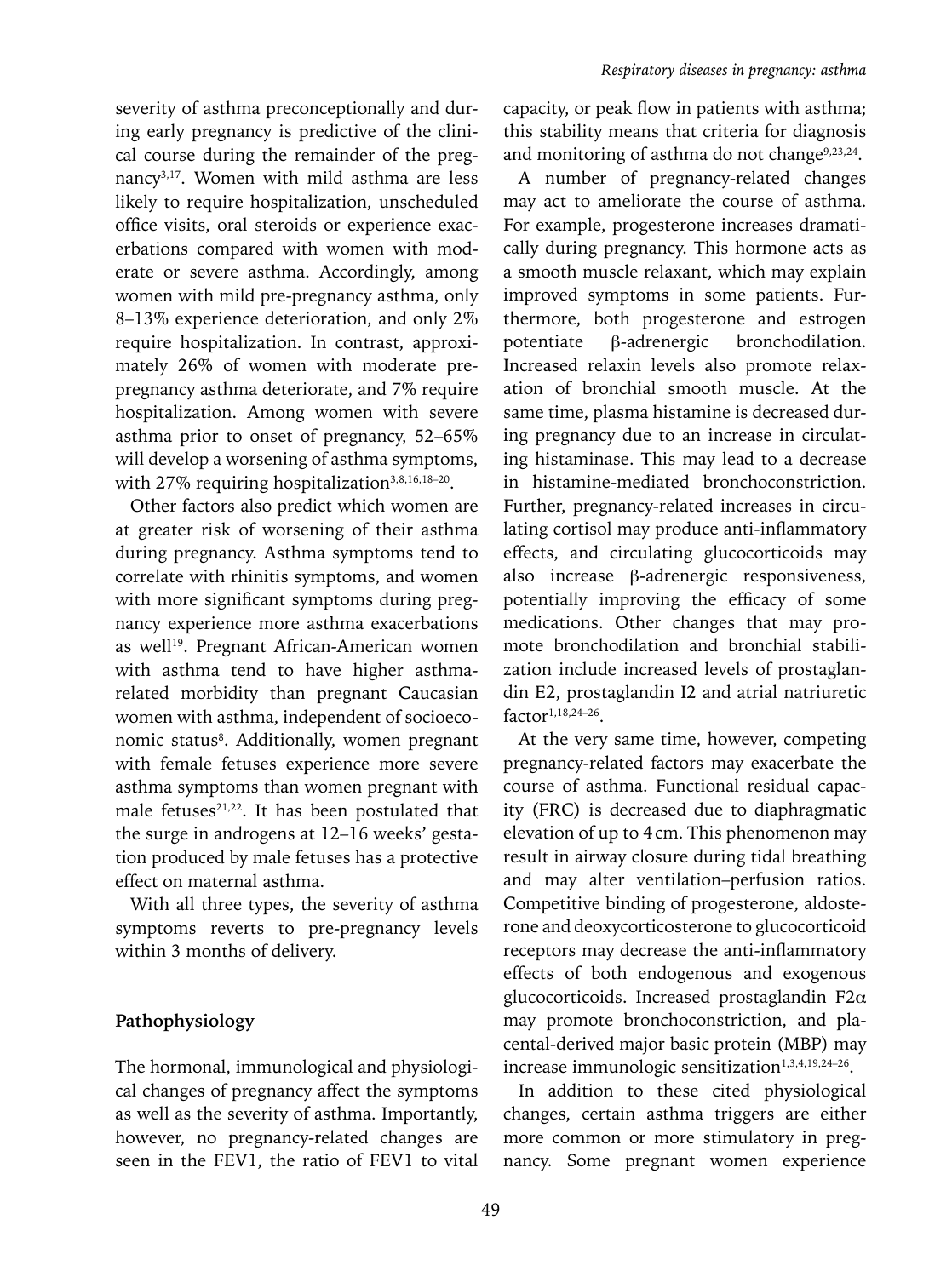increased sensitivity to viral and bacterial respiratory tract infections. There may also be a marked increase in gastroesophageal reflux, often an asthma trigger<sup>26-28</sup>. Increased emotional stress can also increase the frequency of asthma exacerbations<sup>15,29</sup>. Finally, increased progesterone levels result in centrally mediated hyperventilation, manifested as 'dyspnea of pregnancy', or an increased patient sense of shortness of breath<sup>18,25</sup>. This latter circumstance may result in more patient complaints of respiratory symptoms, even in the absence of worsening asthma.

As with non-pregnant women, cigarette smoking increases the frequency of exacerbations<sup>12</sup>. Interestingly, the same may be said regarding excessive weight gain<sup>30</sup>. Furthermore, pregnant women often worry about effects of their asthma medications, and may discontinue them inappropriately. The complex interaction of all of the above factors in each individual patient determines whether asthma will improve, worsen, or remain stable during gestation.

#### **EFFECTS OF ASTHMA ON PREGNANCY**

Older, retrospective data had suggested associations of asthma with a host of poor pregnancy outcomes including hyperemesis, gestational diabetes, hypertension/pre-eclampsia, puerperal hemorrhage, cesarean delivery, preterm birth, intrauterine growth restriction, congenital malformations, perinatal mortality and stillbirth<sup>16</sup>. In contrast, recent prospective studies contradict this generalization. Indeed, the more recent data suggest that most women with asthma will have an uneventful pregnancy course<sup>31-33</sup>. For women with well controlled asthma, pregnancy outcomes are similar to those of women without asthma<sup>26,31-34</sup>.

This having been said, and in line with comments earlier in this chapter, women with more severe or poorly controlled asthma are prone to adverse perinatal outcomes. One study showed statistically significant increases in gestational diabetes, small for gestational age newborns and cesarean delivery for women with moderate–severe asthma, even with optimal control, when compared to controls without asthma<sup>35</sup>. Women with daily symptoms also had higher rates of pre-eclampsia<sup>36</sup>. Need for oral steroids was independently predictive of delivery prior to 37 weeks and low birth weight (less than  $2500g$ )<sup>35,37</sup>. Pulmonary function testing was also predictive of pregnancy outcomes: an FEV1 less than 80% of predicted values was associated with preterm delivery, pre-eclampsia, cesarean delivery and small for gestational age newborns<sup>1,32,35</sup>.

Importantly, management by a physician with experience in asthma, such as a pulmonologist or perinatologist, decreases the risk of perinatal mortality, preterm birth and low birth weight in women with moderate to severe asthma<sup>11</sup>. Unfortunately, similar management has not been shown to be beneficial in decreasing the risk of pre-eclampsia in pregnant women with asthma. Women with acute exacerbations requiring emergency room visits or hospitalization should be managed collaboratively by the emergency physician or pulmonologist and the obstetrician<sup>11</sup>.

# **MANAGEMENT OF ASTHMA DURING PREGNANCY**

A detailed history and physical examination should be performed to identify signs/symptoms of asthma during the initial encounter with the patient. Optimally, this assessment should occur prior to conception in order to establish a baseline<sup>1</sup>. Patients who have not had a baseline status established prior to pregnancy should have it established at their first obstetric visit<sup>34,38</sup>.

A detailed history of disease status during prior pregnancies should be elicited because asthma symptoms experienced during prior pregnancies are generally predictive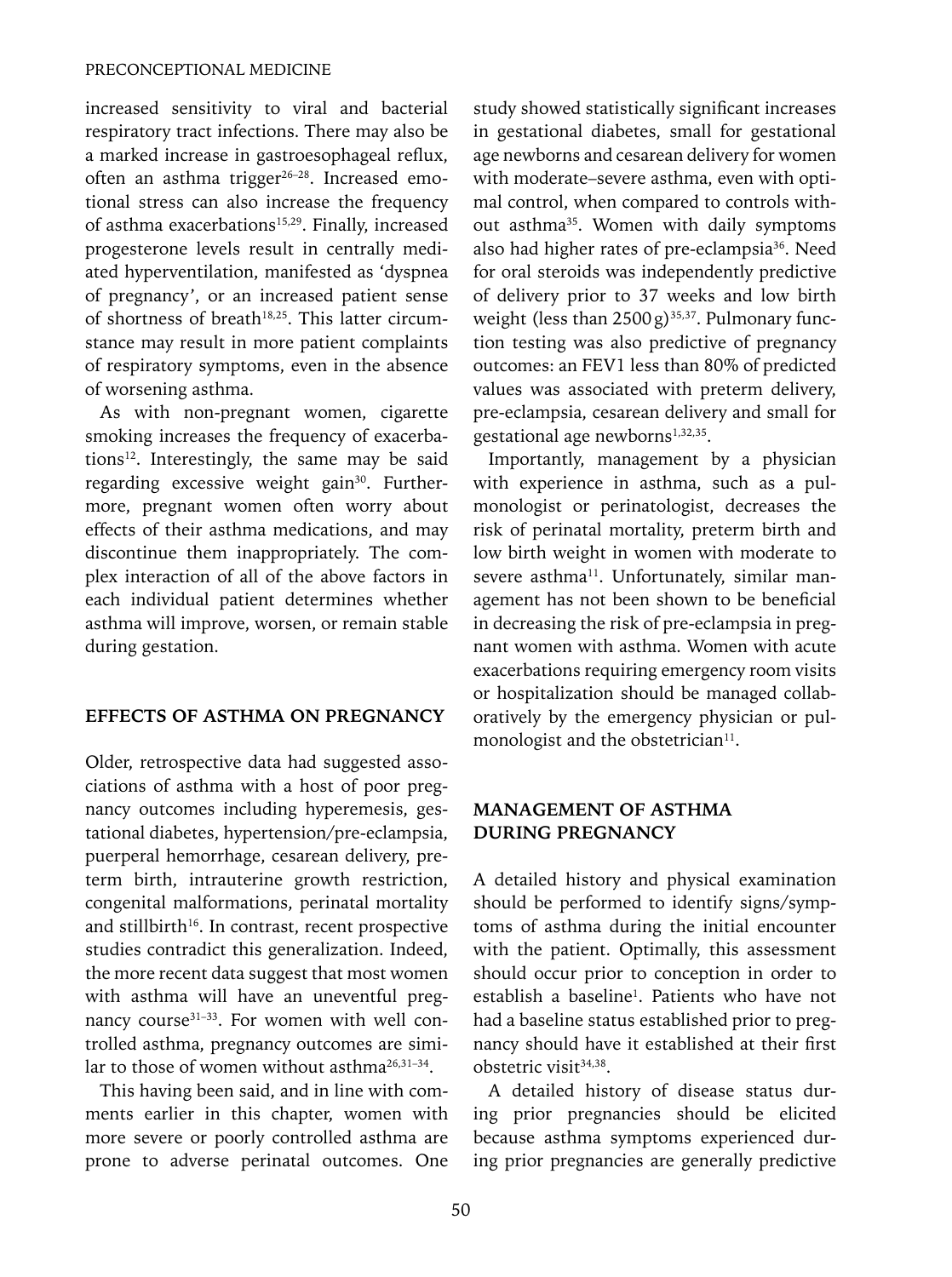of symptoms experienced in subsequent pregnancies in any given patient<sup>16,19,35</sup>. Patients should be encouraged to take an active role in their disease management, paying close attention to factors which affect their disease status and the onset of exacerbations<sup>39,40</sup>. This includes the avoidance of potential triggers, particularly cigarette smoking and recognizing the impact of excessive weight gain during pregnancy<sup>7,12</sup>.

Management or co-management of these patients by a physician with sufficient experience in caring for pregnant asthmatics improves outcome<sup>34</sup>. The following criteria should be used to guide decisions about referrals. Patients who experience a life-threatening exacerbation; fail to meet treatment goals; exhibit atypical or severe persistent symptoms or with an unclear diagnosis; present as candidates for immunotherapy; require continuous systemic corticosteroid therapy or more than one short course of corticosteroids per year; or have complicating symptoms including nasal polyps, gastroesophogeal reflux disease (GERD), severe rhinitis, or chronic obstructive pulmonary disease (COPD) all will benefit from early and/or urgent referral<sup>7,11,39-41</sup>.

Women who experience acute asthmatic exacerbations during pregnancy should be managed similarly to women with asthma who are not pregnant. Asthma exacerbations tend to be most common between 24 and 36 weeks' gestation, at which time patients should be advised to be proactive in the management of their disease<sup>11,23,24,32</sup>. Mild to moderate respiratory symptoms should be recognized and treated as aggressively as if these women were not pregnant with the recognition that the evolution to a more serious condition has the potential to worsen maternal as well as fetal status. Fewer acute exacerbations are reported to occur after 37 weeks' gestation and exacerbations are also uncommon during labor. However, and most importantly, women with inadequately controlled symptoms prior

to labor are more likely to have exacerbations during labor<sup>4,24,31-34,42</sup>.

# **Establishing patient-centered treatment goals**

In order to engage the patient in monitoring and treating her own disease, as well as to determine when therapy is inadequate and requires escalation or augmentation, it is critical to establish specific goals at the outset of treatment. Treatment goals should be geared towards the prevention of chronic symptoms, and/or exacerbations, and maintenance of normal activity level $6,7,41$ . An effective medication regimen with as few side-effects as possible should be prescribed.

Treatment algorithm<sup>7,10,11,23,31-34,37,41</sup>:

- 1. Patients should be educated on how to perform accurate peak flow measurements. They should establish with their physician their personal best baseline peak flow measurement which is used to compare future values:
	- a. 'Typical' peak flow in pregnancy: 380– 550 l/min
	- b. Green zone: >80% of personal best
	- c. Yellow zone: 50–80%
	- d. Red zone: <50%.
- 2. Follow-up evaluations of pulmonary function can be accomplished with peak-flow measurements.
- 3. All pregnant women with asthma should receive a written action plan describing the management of acute and chronic symptoms.
- 4. Patients with mild persistent disease should monitor peak flow values monthly. Patients with moderate–severe disease should be counseled to do daily peak flow evaluations. All patients should evaluate peak flow values during an exacerbation.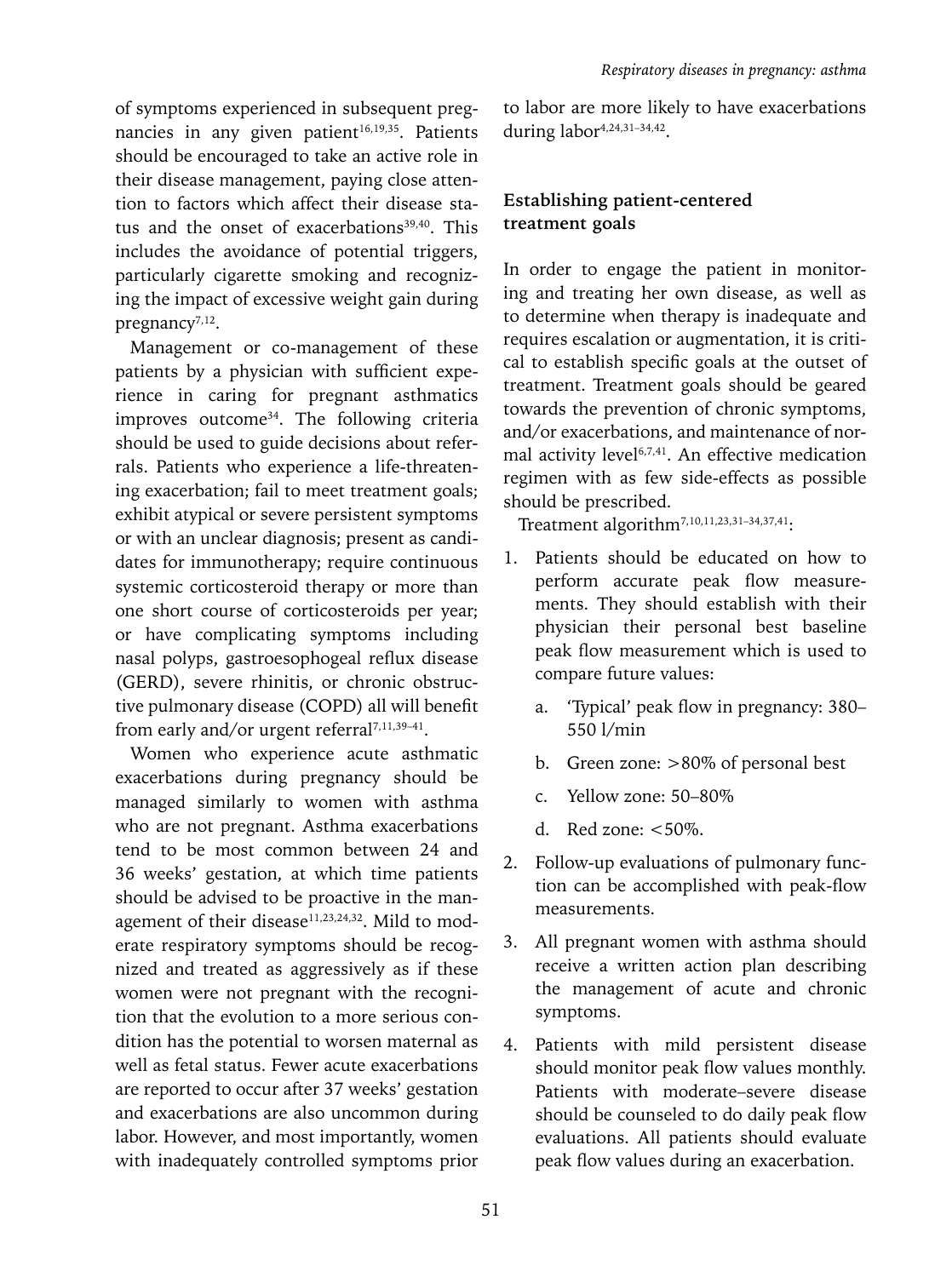#### PRECONCEPTIONAL MEDICINE

- 5. Patients should be educated on how to perform accurate peak flow measurements. They should establish with their physician their personal best baseline peak flow measurement which then can be used to compare to future values. The 'typical' peak flow in pregnancy ranges from 380 to 550 l/min. If patients find that their peak flow is between 50 and 80% of their personal best, they should follow additional steps, depending upon whether their peak flow is above or below 50% of their personal best.
- 6. Patient should immediately notify physicians of any red zone values and the patient should have a prescribed action plan.
- 7. Patients with repeated values in their yellow zone may require an escalation of therapy at their next office visit.
- 8. Chest radiographs should be used to evaluate patients with exacerbations to rule out infection and other disease processes.
- 9. Serial ultrasound surveys for growth should be performed during the third trimester for patients with poorly controlled asthma and/or baseline moderate–severe persistent disease requiring chronic oral corticosteroid therapy.
- 10. Additional testing (non-stress test) may be considered based on asthma severity or evidence of fetal growth restriction.

## **Management of labor and delivery**

Scheduled asthma medications should be continued during labor and delivery. Patients on systemic steroids should receive stress dose steroids at the time of delivery and for up to 24 hours postdelivery<sup>27,37</sup>. Indomethacin should be used with caution in patients with NSAID-induced asthma symptoms because of its potential to cause bronchospasm $42$ .

Morphine and meperidine should be used with caution, given that these medications stimulate histamine release that can worsen asthma symptoms<sup>27</sup>.

Although some prostaglandins (PG) may worsen asthma symptoms, this effect is not universal, and the individual properties of each prostaglandin should be considered when making decisions with regards to their use in patients with asthma. For example, PGE1 (misoprostol) induces airway dilation while decreasing inflammation and cellular proliferation; as such it is not contraindicated in pregnant asthmatics. PGE2 (dinoprostone) is a potent bronchodilator and also is not contraindicated in such patients. On the other hand, PGF2 $\alpha$  (carboprost) may trigger airway constriction, inflammation and vasoconstriction and thus should be used with caution in women with asthma<sup>9,25,43</sup>.

# **ASTHMA TRIGGERS AND COMORBIDITIES**

The identification and avoidance of triggers is important in optimizing asthma management both during and outside of pregnancy. A number of triggers should be considered and it is important to remember that more than one may be operative in any given patient.

#### **Infections**

Respiratory infections are the most common triggers of asthma exacerbations, accounting for as many as 60% of all asthma-related hospital admissions. Colonization of the upper respiratory tract by pathogens leads to cell-mediated inflammatory processes, which in turn lead to bronchoconstriction. Individuals with asthma are more susceptible to colonization by infectious agents and experience slower rates of pathogen clearance. Effects from infection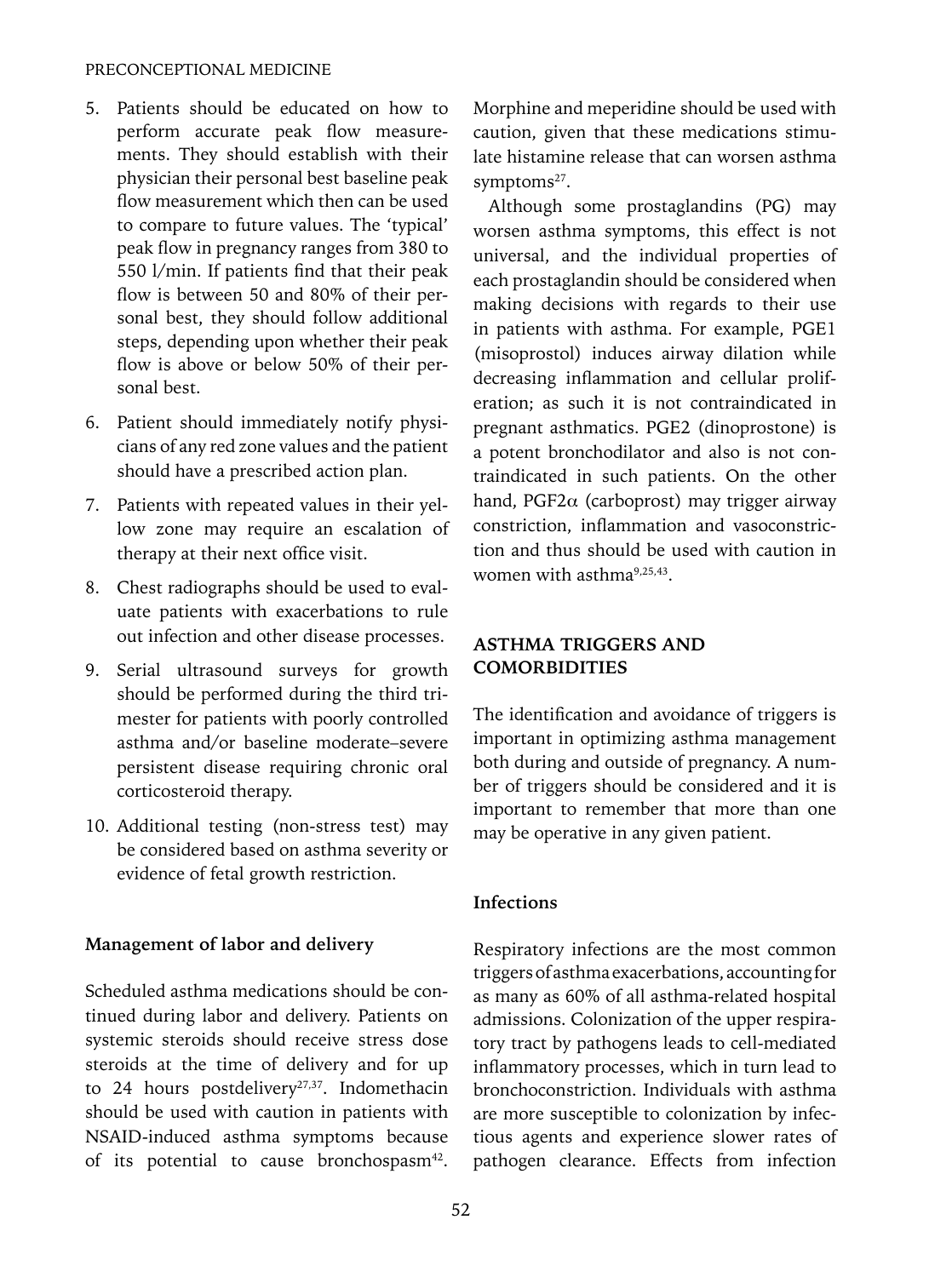-related exacerbations may last up to 8 weeks after the primary infection $19,28,32,43$ .

Viral infections are more commonly associated with asthma exacerbations than bacterial infections and should be considered in all patients experiencing exacerbations. In adults, rhinovirus is most commonly associated with exacerbations. Co-infection with influenza virus is also common in individuals experiencing exacerbations. Accordingly, all women who expect to be pregnant during the influenza season should be offered influenza vaccination28.

# **Drugs**

Drug-induced exacerbations most commonly are due to aspirin or cyclooxygenase-1 (COX-1)-inhibiting NSAIDs. The prevalence of NSAID-induced respiratory symptoms is 10–11% in asthmatics compared to 2.5% in non-asthmatics. NSAID-induced asthma is thought to be caused by an inhibition of COX-1 in the airway of sensitized patients which results in a depletion of PGE2, a potent bronchodilator. As a result, patients with asthma may experience bronchoconstriction after exposure to these agents $23,26,27,43$ .

Highly selective COX-2 inhibitors may not exhibit the same bronchoconstrictive properties and, thus, may present a reasonable alternative if clinically indicated. In individuals for whom there is no alternative therapy to COX-1, it is possible to offer desensitization to COX-1 inhibitors. Medications such as acetaminophen and sodium salicylates are generally well tolerated and typically do not act as triggers for asthma symptoms $23,26,27,43$ .

## **Occupational triggers**

Occupational triggers account for 5% of all asthma complaints and 26% of all work-related respiratory disease. Occupational induced asthma exacerbations are characterized by temporal as well as cyclic trends. Typically, upon arrival to work these individuals are symptom-free. As the work day continues, symptoms develop and become progressively worse only to remit or lessen after these individuals leave the work place. Remission is notable during holiday and vacation time, but resumption of work initiates the cycle anew $9,13$ .

Common occupational triggers include metal salts, wood products, residues from grain products and a variety of industrial chemicals. Exposure to these agents induces both an early and a late response, both of which are mediated by mast cell activation. Early responses are a result of histamine and leukotriene release resulting in bronchoconstriction. Late responses are a consequence of cytokine and chemokine production, which leads to inflammation of the tracheobronchial airway. Differences in the pathophysiology of these responses should be considered when deciding upon appropriate therapy $9,11,13$ .

## **Exercise-induced asthma**

Exercise-induced asthma is characterized by acute bronchoconstriction during or immediately after exercise. Fifty to 90% of all asthmatics experience airway sensitivity related to physical activity. Clinically, exercise-induced asthma is defined as 10% or more decline in FEV1 following exercise. During exercise, the increase in inspired air overwhelms the body's ability to warm the air to body temperature prior to its reaching the distal airways. Bronchoconstriction is the result of cold (unwarmed) air reaching the distal bronchial tree14.

## **Environmental allergens**

Hypersensitivity responses to environmental allergens require prior extended exposure to the offending agent to produce sensitization.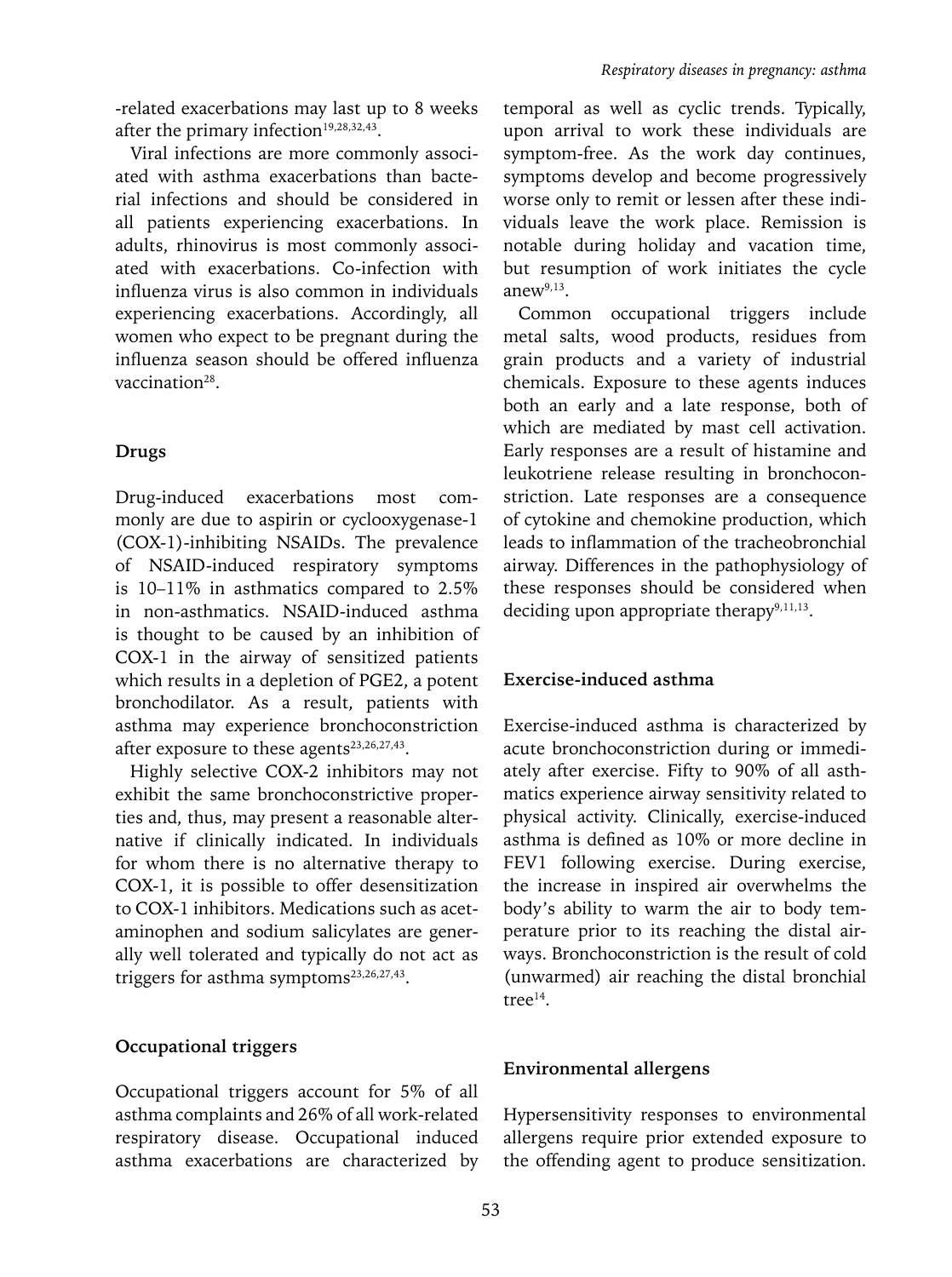#### PRECONCEPTIONAL MEDICINE

Individuals who are sensitized to a particular agent mount an IgE-mediated response after which subsequent reintroduction to the agent leads to histamine production, which causes rhinitis and progressive bronchoconstriction.

Environmental allergenic triggers frequently follow seasonal patterns and 75–85% of asthmatics have positive skin tests to common environmental allergens. Environmental triggers include indoor and outdoor exposures. Outdoor triggers are usually related to climate conditions that promote increases in agents such as ozone, nitrogen dioxide and sulfur dioxide often resulting in respiratory symptoms in the general population. Often, however, the asthmatic population experiences an exaggerated response to subtle atmospheric changes. Indoor triggers include exposure to animals, tobacco smoke, dust mites, molds and cockroaches, and as such often are implicated in the development of childhood asthma. Activities that may be taken to lessen these symptoms include the removal of carpets/rugs, reduction of humidity in an effort to decrease mite growth, departure from the house during vacuuming, weekly bathing of pets (or removal of pets) and the control of cockroaches<sup>1,12,23,33</sup>.

#### **Emotional stress**

Asthmatic patients experience changes in elastic recoil, ventilation distribution and pulmonary blood flow during times of high stress. Positive and negative emotional stresses stimulate vagal efferent activity, inducing changes in airway hyperactivity in some patients. These changes influence airway resistance by modifying smooth muscle contractions and respiratory secretions<sup>15</sup>.

## **PHARMACOTHERAPY**

Most medications used for asthma treatment outside of pregnancy are also not contraindicated during pregnancy. Below, we provide a discussion of the mechanism of action of each class of drug, special considerations for use during pregnancy, and specific examples of medications with their FDA classification for use in pregnancy<sup>9,17,23,32,38</sup>. Table 1 describes the FDA classification system for medications in pregnancy.

# β**2 agonists**

 $β$ <sub>2</sub> agonists bind to  $β$ <sub>2</sub> receptors on bronchial smooth muscles increasing cyclic AMP production, leading to bronchial relaxation and dilation.  $β$ , agonists also inhibit the release of mediators of immediate hypersensitivity from mast cells. They can be further classified as short acting agents used for acute exacerbations, and long acting agents used for main-

| Risk category | Animal data       | Human data     | Recommendation  |
|---------------|-------------------|----------------|-----------------|
| A             | Negative          | Negative       | Use approved    |
| B             | Negative          | None available | Use approved    |
| B             | Positive          | Negative       | Use approved    |
|               | Positive          | None available | Use approved    |
|               | None available    | None available | Use approved    |
| D             | Positive/negative | Positive       | Use approved    |
| X             | Positive          | Positive       | Contraindicated |

**Table 1** FDA pregnancy classification of medications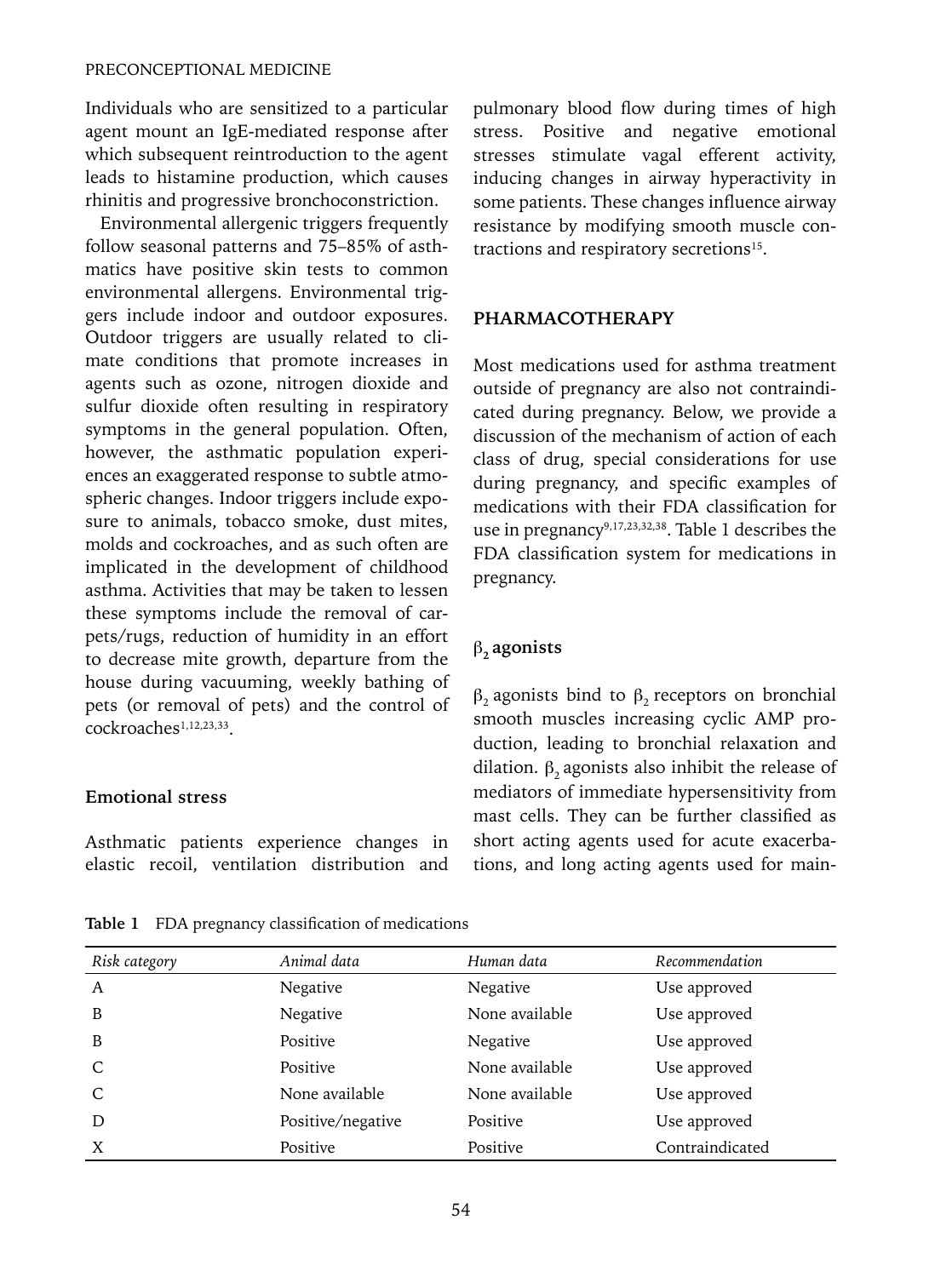tenance therapy in patients with moderate to severe persistent disease<sup>5,9,17,36</sup>.

Short acting agents are considered first line therapy for the management of acute exacerbations as well as for patients with mild intermittent disease. Short acting  $β$ , agonists should not be used for maintenance therapy. These agents are not contraindicated during pregnancy or lactation and have not been associated with an increased risk of congenital malformation or adverse pregnancy outcome.

Long acting agents are best for patients with moderate to severe persistent disease who are not adequately controlled with inhaled steroids alone. Although human data are scant, they lack any evidence of an increased risk of congenital malformations. Risk–benefit considerations favor the use of these medications in select patient groups<sup>5,9,17,36</sup>.

Examples include:

- Short acting: albuterol (category C)
- Long acting: salmeterol (category C).

## **Inhaled corticosteroids**

Inhaled corticosteroids counteract the inflammatory response that takes place during asthma exacerbations. In addition, inhaled corticosteroids act to modify the immune response by inhibiting the activation of numerous cell types including mast cells, eosinophils, neutrophils, macrophages and lymphocytes.

Inhaled corticosteroids should be initiated as maintenance therapy in patients with persistent asthma symptoms. They are not contraindicated in pregnancy and have not been associated with an increased risk of congenital malformation or adverse pregnancy outcome5,17,35,43.

Examples include:

- Beclomethasone (category C)
- Budesonide (category B)
- Fluticasone (category C)

• Flunisolide (category C).

#### **Systemic corticosteroids**

As with inhaled corticosteroids, systemic corticosteroids act as anti-inflammatory agents to reverse the inflammatory response characteristic of asthma exacerbations. They also modify the body's immune response to stimuli by inhibiting the activation of numerous cell types including mast cells, eosinophils, neutrophils, macrophages and lymphocytes<sup>5,9,35,36</sup>.

A number of clinical studies have found an association between chronic systemic steroid use during pregnancy and adverse pregnancy outcome including preterm delivery, preeclampsia and intrauterine growth restriction. However, it is not clear to what extent these outcomes are related to the disease process *per se* and not to the drugs used to treat it. For example, reports suggest that infants of mothers treated with corticosteroids during the first trimester have an increased risk of facial clefts (0.1–0.3%). Despite this, due to the documented increase in maternal and fetal morbidity and mortality associated with poorly controlled asthma, and the important role that systemic steroids may provide in asthma control, the American College of Obstetrics and Gynecology recommends that systemic steroids be used when clinically indicated and that benefits for maternal and fetal health are perceived to outweigh risks. Systemic steroids should be administered in short bursts for patients with severe asthma exacerbations. A select group of patients will require chronic use of systemic steroids to adequately manage asthma symptoms<sup>5,9,23,35,36</sup>.

Examples include:

- Prednisone (category C)
- Methylprednisone (category C)
- Dexamethasone (category C).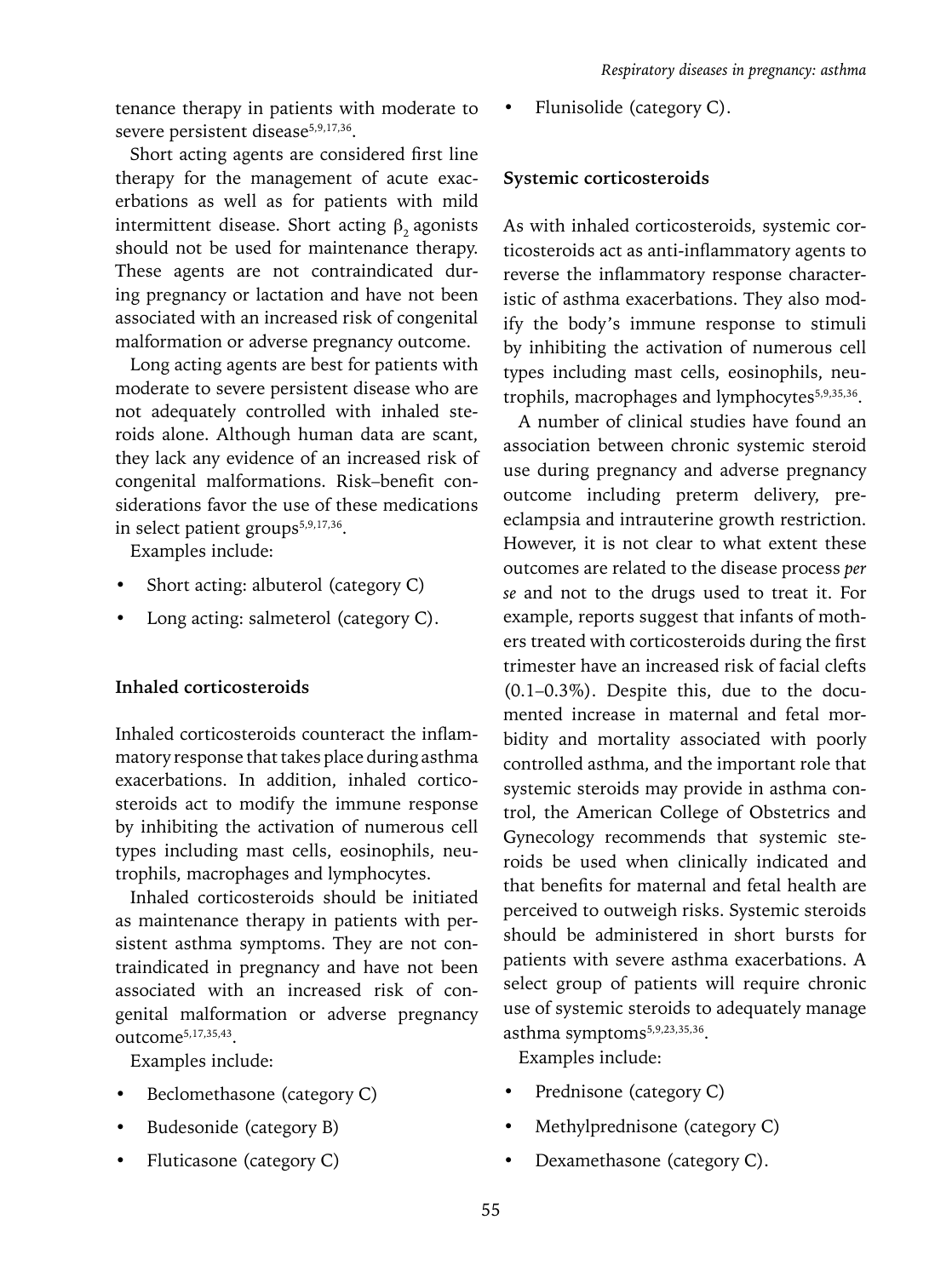### **Anticholinergics**

Anticholinergics act by binding to acetylcholine receptors, thereby reducing the action of acetylcholine. This reduction in acetylcholine activity results in an inhibition of secretions from serous and seromucous glands and a reduction of symptoms associated with asthma exacerbations. These agents should be considered as add-on therapy to  $\beta$ , agonists for the treatment of acute asthma exacerbations. Anticholinergics have not been associated with an increased risk of congenital malformation or adverse pregnancy outcome<sup>23,26,32,34,40</sup>.

Examples include:

• Ipatropium (category B).

#### **Methylxanthines**

Methylxanthines work by promoting smooth muscle relaxation. They also suppress the hypersensitivity reaction of the airways to stimuli. Theophylline, the most commonly used methylxanthine, is not commonly prescribed during pregnancy due to multiple drug interactions, the need to monitor levels and bothersome side-effects. Side-effects such as insomnia, heart burn, palpitations and nausea all decrease patient tolerability. It is, however, not contraindicated in pregnancy, as it has not been associated with an increased risk of congenital malformations or adverse maternal outcome23,26,32,34,40.

These agents should be considered as addon therapy to inhaled corticosteroids therapy regimens. To ensure efficacy and safety serum levels should be titrated and maintained to levels between 5 and 12μg/ml.

Examples include:

Theophylline (category C).

#### **Cromoglycates**

Cromoglycates block the activation of chloride channels which results in an inhibition of airway inflammatory cells including mast cells. Cromoglycates are effective in preventive therapy for individuals with persistent asthma.

Cromoglycates should not be used as a first line therapy as their efficacy is generally considered less than that of inhaled corticosteroids. Patients with mild persistent asthma who are effectively managed with cromolyn sodium prior to pregnancy may be maintained on their current regimens. Cromolyn sodium use has not been associated with an increased risk of congenital malformations or adverse maternal outcome5,23,32,34,38.

Examples include:

| Asthma classification | Recommended therapy                                                  |  |
|-----------------------|----------------------------------------------------------------------|--|
| Mild intermittent     | Inhaled $\beta$ , agonist as needed                                  |  |
| Mild persistent       | 1st scheduled inhaled corticosteroids                                |  |
|                       | 2nd scheduled inhaled cromolyn                                       |  |
| Moderate persistent   | Scheduled inhaled corticosteroids<br>plus theophylline or salmeterol |  |
| Severe persistent     | Scheduled inhaled corticosteroids plus<br>theophylline or salmeterol |  |
|                       | plus oral corticosteroids prescribed in                              |  |
|                       | short bursts or daily dosing as needed                               |  |

**Table 2** FDA recommendations for asthma therapy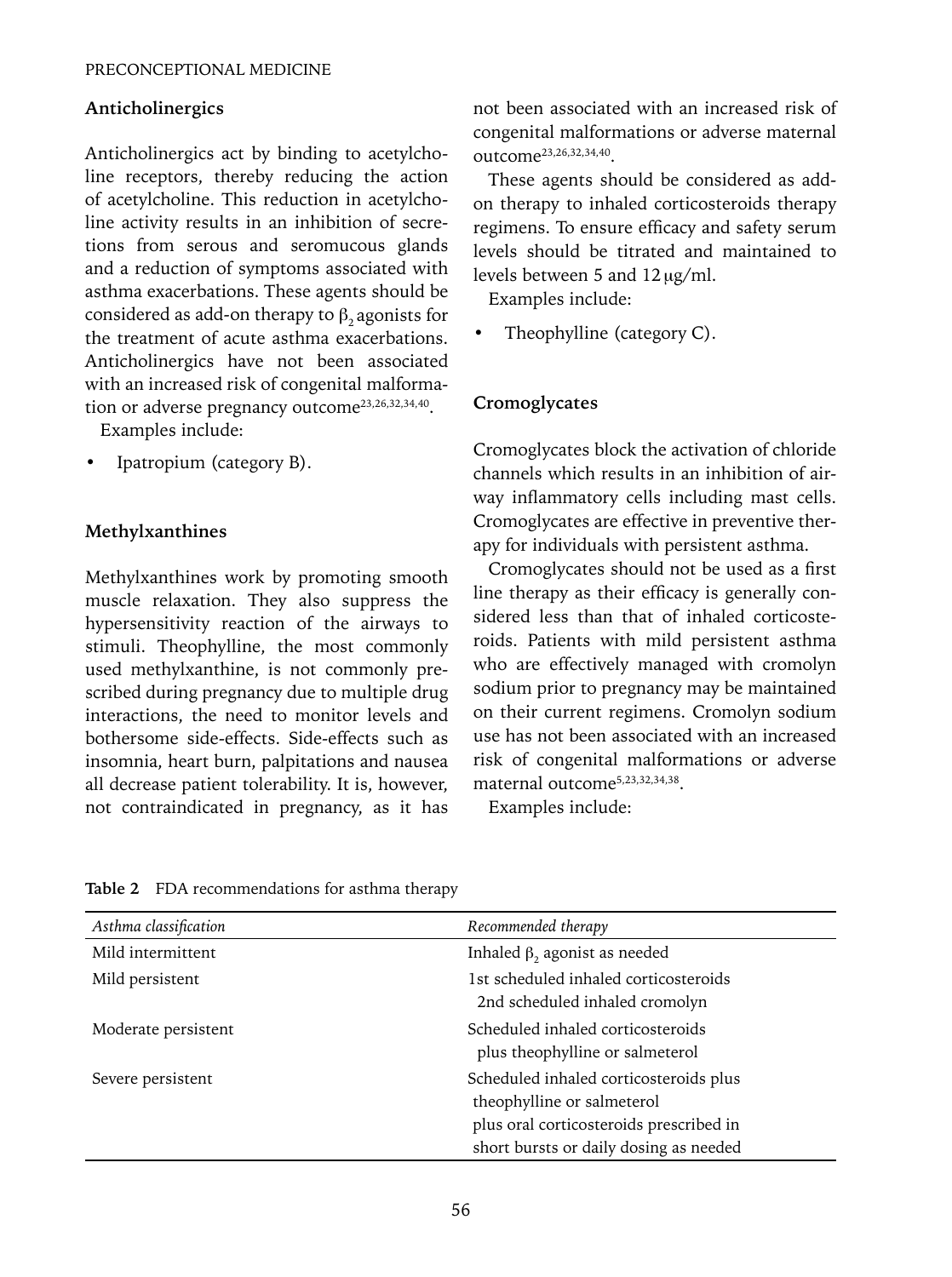• Cromolyn sodium (category B)

#### **Leukotriene inhibitors**

Leukotriene inhibitors act to antagonize leukotriene activity, thereby inhibiting bronchial smooth muscle contractions as well as the reactive inflammatory response.

Leukotriene inhibitors are effective in mild– moderate asthma management. Information regarding the use of leukotriene inhibitors during pregnancy is limited, and they should only be used in patients with intractable asthma who require them for adequate symptom control. Zileuton should be avoided in pregnancy due to unfavorable results observed in animal studies that demonstrated increased rates of miscarriage, stillbirth, low birth weight and skeletal abnormalities associated with its use<sup>5,23,32,34,38</sup>.

Examples include:

- Zafirlukast (category B)
- Montelukast (category B)
- Zileuton (category C not recommended).

A summary of the current FDA recommendations for initiation of therapy is included in Table 2.

#### **References**

- 1. Dombrowski MP, Schatz M, Wise R, *et al*. Asthma during pregnancy. *Obstet Gynecol*  2004;103:5–12
- 2. Kwon HL, Belanger K, Bracken MB. Effect of pregnancy and stage of pregnancy on asthma severity: A systematic review*. Am J Obstet Gynecol* 2004;190:1201–10
- 3. Nelson-Piercy C. Asthma in pregnancy. *Thorax* 2001;56:325–8
- 4. Rey E, Boulet L-P. Asthma in pregnancy. *BMJ* 2007;334:582–5
- 5. Schatz M, Dombrowski M. Asthma in pregnancy. *N Engl J Med* 2009;360:1862–9
- 6. National Asthma Education and Prevention Update on selected topics, 2002. www.nhlbi. nih.gov/guidelines/asthma/index.htm
- 7. Expert panel report. Guidelines for the diagnosis and management of asthma*. J Allergy Clin Immunol* 2007;120(5 Suppl):S94–138
- 8. Carroll KN, Griffin MR, Gebretsadik T, *et al*. Racial differences in asthma morbidity during pregnancy. *Obstet Gynecol* 2005;106:66–71
- 9. McFadden ER. *Harrison's Principles of Internal Medicine*, 12th edn. New York: McGraw-Hill, Inc., 1991:1047–53
- 10. Schatz M, Dombrowski M, Wise R, *et al*. Spirometry is related to perinatal outcomes in pregnant women with asthma. *Am J Obstet Gynecol* 2006;194:120–6
- 11. National Asthma Education and Prevention Update. Working group on managing asthma during pregnancy: Recommendation for pharmacologic treatment, 2004. www.nhlbi.nih. gov/health/prof/lung/asthma/astpreg/astpreg\_full.pdf
- 12. Etzel RA. How environmental exposures influence the development and exacerbation of asthma. *Pediatrics* 2003;112:233–239
- 13. Lombardo LJ, Balmes JR. Occupational asthma: A review. *Environ Health Perspect* 2000;108(Suppl 4):697–704
- 14. Parsons JP, Mastronarde JG. Exercise-induced bronchoconstriction in athletes. *Chest* 2005;128:3966–74
- 15. Ritz T, Steptoe A. Emotion and pulmonary function in asthma: reactivity in the field and relationship with laboratory induction of emotion. *Psychosom Med* 2000;62:808–15
- 16. Schatz M, Harden K, Forsythe A, *et al*. The course of asthma during pregnancy, post partum, and with successive pregnancies: A prospective analysis. *J Allergy Clin Immunol* 1988;81:509–17
- 17. Schatz M, Dombrowski M, Wise R, *et al*. The relationship of asthma medication use to perinatal outcomes. *J Allergy Clin Immunol* 2004;113:1040–5
- 18. Juniper EF, Daniel EE, Roberts RS, *et al*. Effect of pregnancy on airway responsiveness and asthma severity. Improvement in airway responsiveness and asthma severity during pregnancy. A prospective study. *Am Rev Resp Dis* 1989;140:924–31